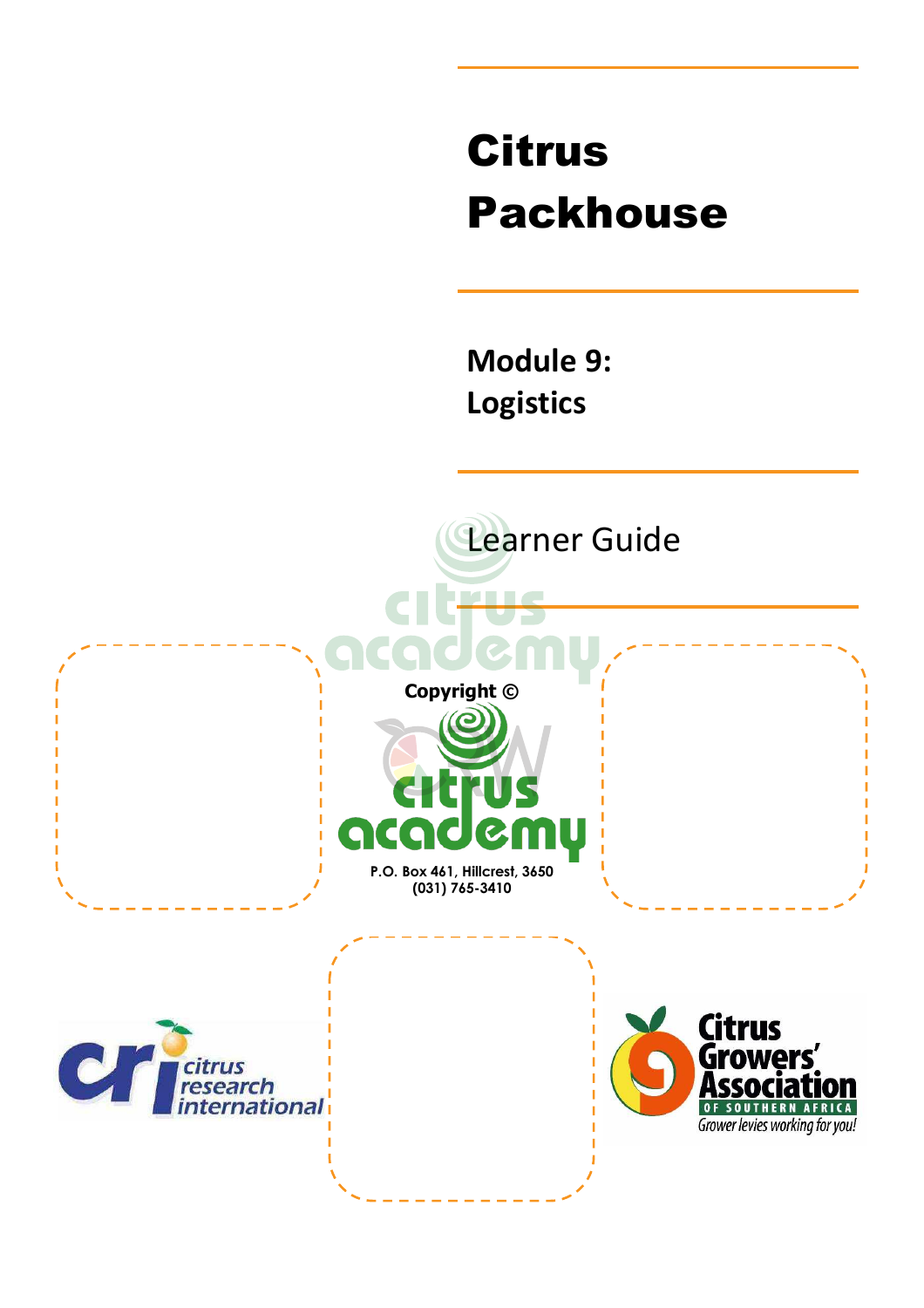**© Citrus Academy NPC**  1 st edition 2022

The content of this module is based on audio-visual material produced by the Citrus Academy.

**Scripted by:**  Jacomien de Klerk

#### **Visual material production:**  Sagritex (Pty) Ltd

**Additional information sources:**  Citrus Research International

**Project coordinator:** Citrus Academy (Jacomien de Klerk)



#### **Disclaimer**

By accepting this document and reading its contents you agree to be bound by the terms of this disclaimer.

The use of the contents of this document and the accompanying visual material is at your own risk. Neither the Citrus Academy nor Citrus Research International nor the Citrus Growers' Association warrant that the content of this document or the visual material is suitable for your intended use or that it is free of inaccuracies or omissions. The opinions and advice expressed in this document and the visual material are not necessarily those of the Citrus Academy, Citrus Research International or the Citrus Growers' Association. The Citrus Academy, Citrus Research International and the Citrus Growers' Association, their directors, officers, employees, agents and contractors shall not be liable for any loss or damage of any nature suffered by any person as a direct or indirect result of the use of, or inability to use, any advice, opinion or information contained in this document or the visual material, or any misrepresentation, misstatement or omission, whether negligent or otherwise, contained in this document and the visual material.

You indemnify the Citrus Academy, Citrus Research International and the Citrus Growers' Association against any claim by any third party against the Citrus Academy, Citrus Research International and the Citrus Growers' Association, their directors, officers, employees, agents or contractors arising from, or in connection with, the use of, or reliance on, the contents of this document and the visual material. It is your responsibility to determine suitability of the contents of this document and the accompanying visual material for your intended use.



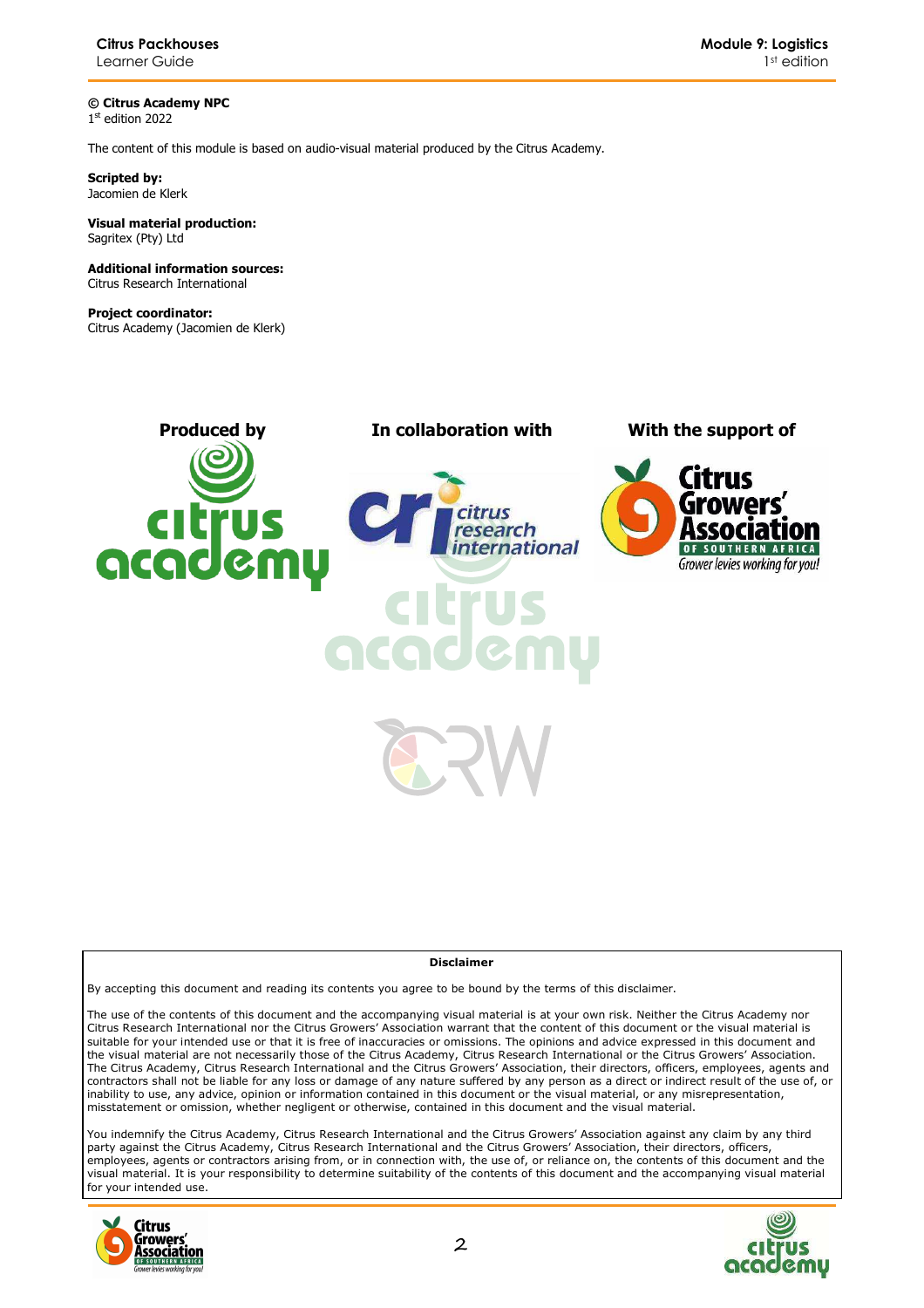# Contents

| Introduction                                       | 4 |
|----------------------------------------------------|---|
| The Citrus Growers' Association of Southern Africa | 4 |
| <b>Shipping Methods</b>                            | 4 |
| The Logistics Chain                                | 4 |
| The Cold Chain                                     | 5 |
| Road Transport                                     | 5 |
| <b>Cold Stores</b>                                 | 6 |
| <b>Port Services</b>                               |   |
| Shipping                                           |   |
| Logistics Documentation                            |   |
| Conclusion                                         | 8 |





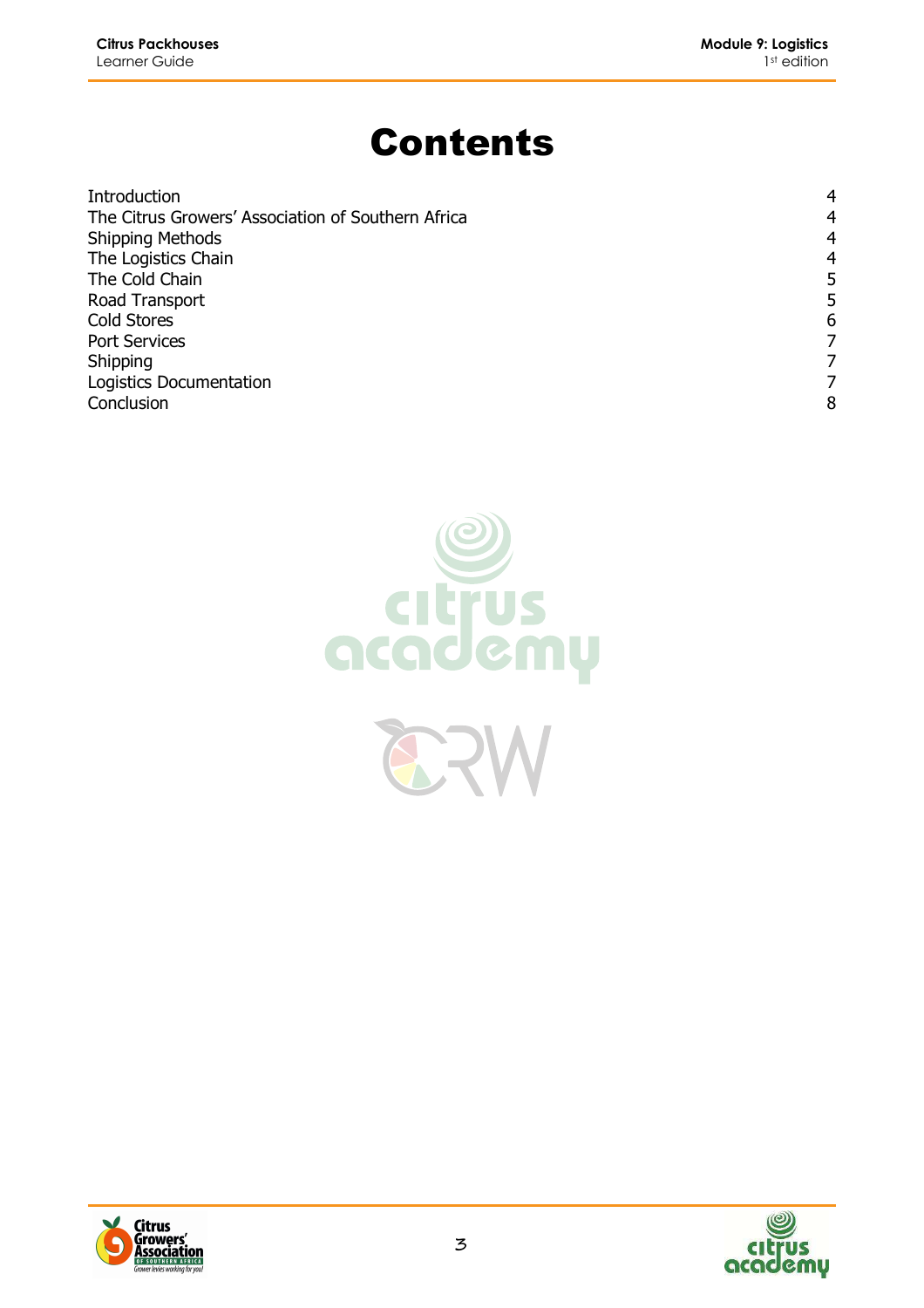#### **Introduction**

The success of the citrus industry in southern Africa depends on reliable and efficient logistics. About 75% of the citrus produced in South Africa is exported as fresh fruit, generating 95% of the industry's income.

About half of the citrus exported from South Africa goes through the Durban port, with the rest distributed between Cape Town in the Western Cape, and Gqeberha and Ngqura in the Eastern Cape. From these ports, citrus fruit is shipped to more than thirty-five ports of destination across the globe. The ports of destination, to where the most citrus is shipped from southern Africa, are Rotterdam in the Netherlands, London Gateway in England, St Petersburg in Russia, Jebel Ali in the United Arab Emirates, and Shanghai in China.

## **The Citrus Growers' Association of Southern Africa**

The Citrus Growers' Association of Southern Africa is funded by the citrus growers of South Africa, Zimbabwe and Eswatini. It plays a very important role in securing and retaining access to foreign markets for fruit from southern Africa. It represents citrus growers in trade negotiations with importing countries and undertakes research to support these negotiations.

The CGA also assist on a high level with logistics development, engaging stakeholders all along the logistics chain. The strategy around logistics development is adapted to the current situation and concerns of growers. It involves enabling greater use of rail transport, increasing port efficiency, investigating and enabling the use of alternative loading ports, monitoring the availability of cold storage infrastructure, and supporting the development of logistics IT and information systems.

# **Shipping Methods**

Before we look at the chain of events that moves citrus fruit from Letsitele to London, or from the Sunday's River to Singapore, we need to understand the two methods used for shipping citrus to overseas markets.

The first method, which has been used for the longest time and is therefore known as conventional shipping, makes use of specialised reefer, or refrigeration, ships. Reefer ships have open decks into which loose pallets are loaded. Once they are closed, the deck chambers are cooled. The temperature and relative humidity in the chambers are monitored throughout the journey. This method is sometimes incorrectly called break-bulk shipping.

The second method is containerised shipping, which is the most popular mode of shipping for a wide variety of consumer goods. Since the beginning of the century, there has been a steady rise in shipping fresh fruit in containers. Containers have the benefit of being refrigerated individually, which means fruit inside them cools down faster, and the cold chain is maintained. They are also easier to handle at the port than loose goods, which results in lower port handling fees. In 2021, about 90% of the citrus fruit from southern Africa was exported in containers.

# **The Logistics Chain**

The term "citrus value chain", also sometimes referred to as the "supply chain", means the entire chain of events from farm to the consumer's plate, including the primary production, packing and shipping of the fruit. In this module, we use the term "logistics chain" to refer to



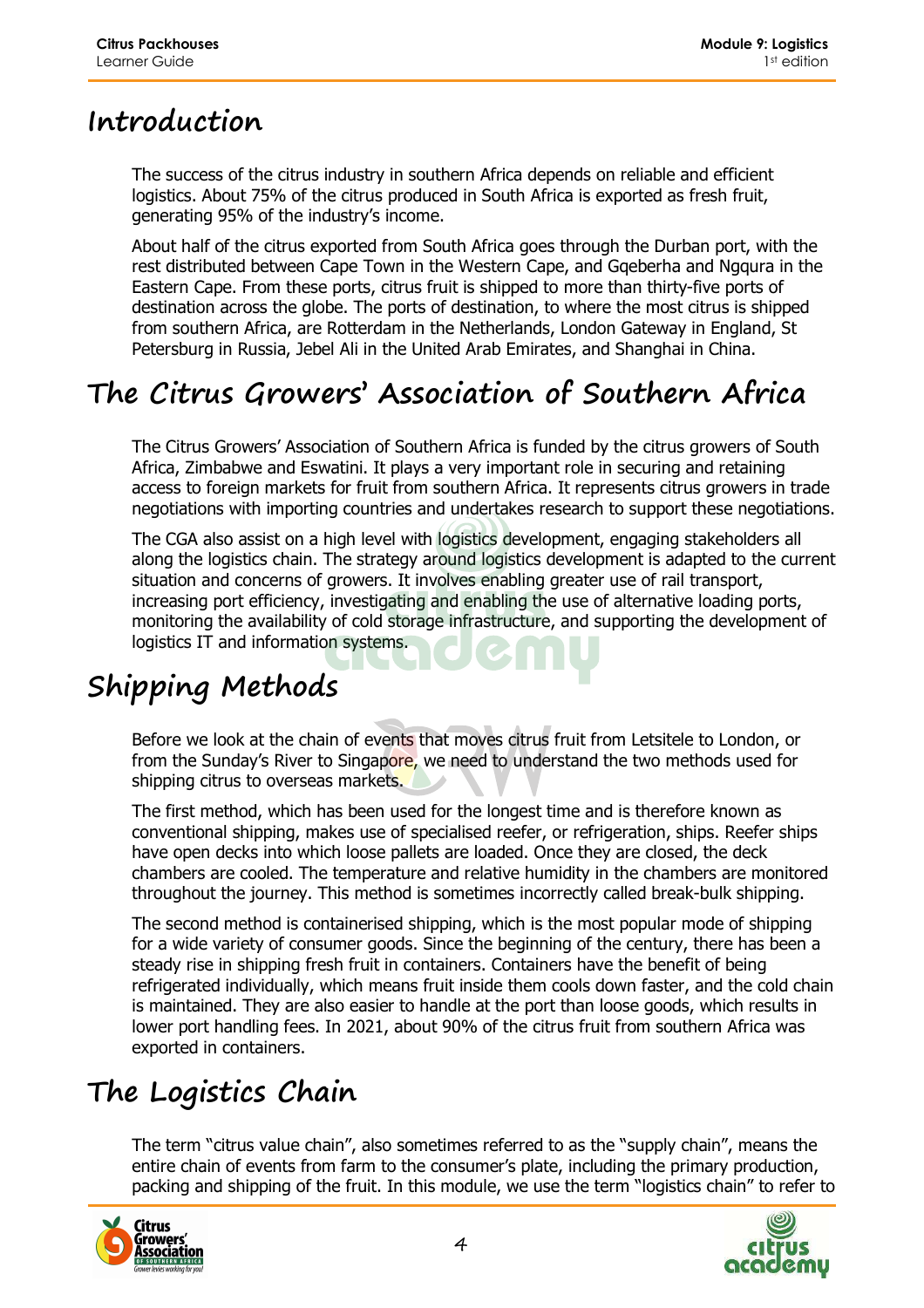the section of the value chain that takes the fruit from the packhouse door to the consumer's plate.

To move neatly packed, stacked and secured citrus fruit from the packhouse to the overseas consumer requires a long chain of events with many role players and moving parts. The logistics chain for one consignment of fruit can look very different from that for another consignment. It depends on where the fruit comes from, whether it will be shipped in reefer ships or containers, and to which market and what customer the fruit is heading. It is important to understand all the logistics chains for the fruit that is exported from your packhouse, and to be familiar with the events and role players involved in each link in the chains. The specifics of the logistics chain play an important role in how fruit is handled, packed, and palletised in the packhouse.

By way of illustration, this is a fairly typical – if highly simplified – logistics chain for fruit coming from an inland packhouse in South Africa: from the packhouse, fruit is transported by truck to a cold store, where fruit is consolidated into consignments for customers, loaded into refrigerated containers and then turned in to the port, where it is loaded on a ship. The ship then sails to the port of destination, where the pallets are unloaded and transported to where the fruit is sold to the consumer.

There are many possible variations on this simplified illustration. For instance, pallets of fruit can be transported on tautliner trucks, or the pallets can already be loaded into containers at the packhouse. The cold store can be inland or close to the harbour. Pallets can be taken directly to the fresh produce terminal to be cooled in holding rooms. They can also be offloaded at a cold store, where they are cooled before being loaded into containers. Fruit can be transported from the cold store by rail or truck. Pallets can be loaded on reefer ships, or they can be shipped in containers on container vessels. Once the fruit lands in the port of destination, there are many paths it can follow to the consumer's plate.

### **The Cold Chain**

The cold chain refers to the section of the logistics chain from the point where fruit is cooled and remains under cooling until it reaches the customer. More precisely, the cold chain can be defined as the handling of citrus fruit through various stages of storage and transport under uninterrupted conditions at the optimum temperature and relative humidity.

Citrus fruit is cooled to slow its metabolism, to maintain its quality and shelf-life, to delay the onset of postharvest diseases, and as part of control measures for certain pests and diseases for some markets. Fruit should be cooled as soon as possible after being harvested, but once it is cooled, the cold chain must not be interrupted. This is critical, because if the fruit warms up again after being cooled, the rate of respiration increases, and the fruit deteriorates faster. It is better for fruit to rather enter the cold chain a little later, than for the cold chain to be interrupted.

However, certain types of citrus fruit are also vulnerable to cold damage when exposed to low temperatures for too long. Therefore, it is important to know the cooling regimes for the fruit packed at your packhouse. The cooling regime describes the optimum temperature and relative humidity conditions for each fruit type. The regimes result from intensive research and from bilateral agreements with importing countries, and they change from time to time.

#### **Road Transport**

The citrus industry is dependent on road transport for moving fruit from packhouses in citrus production regions to the ports. In some cases, fruit is also transported by road from



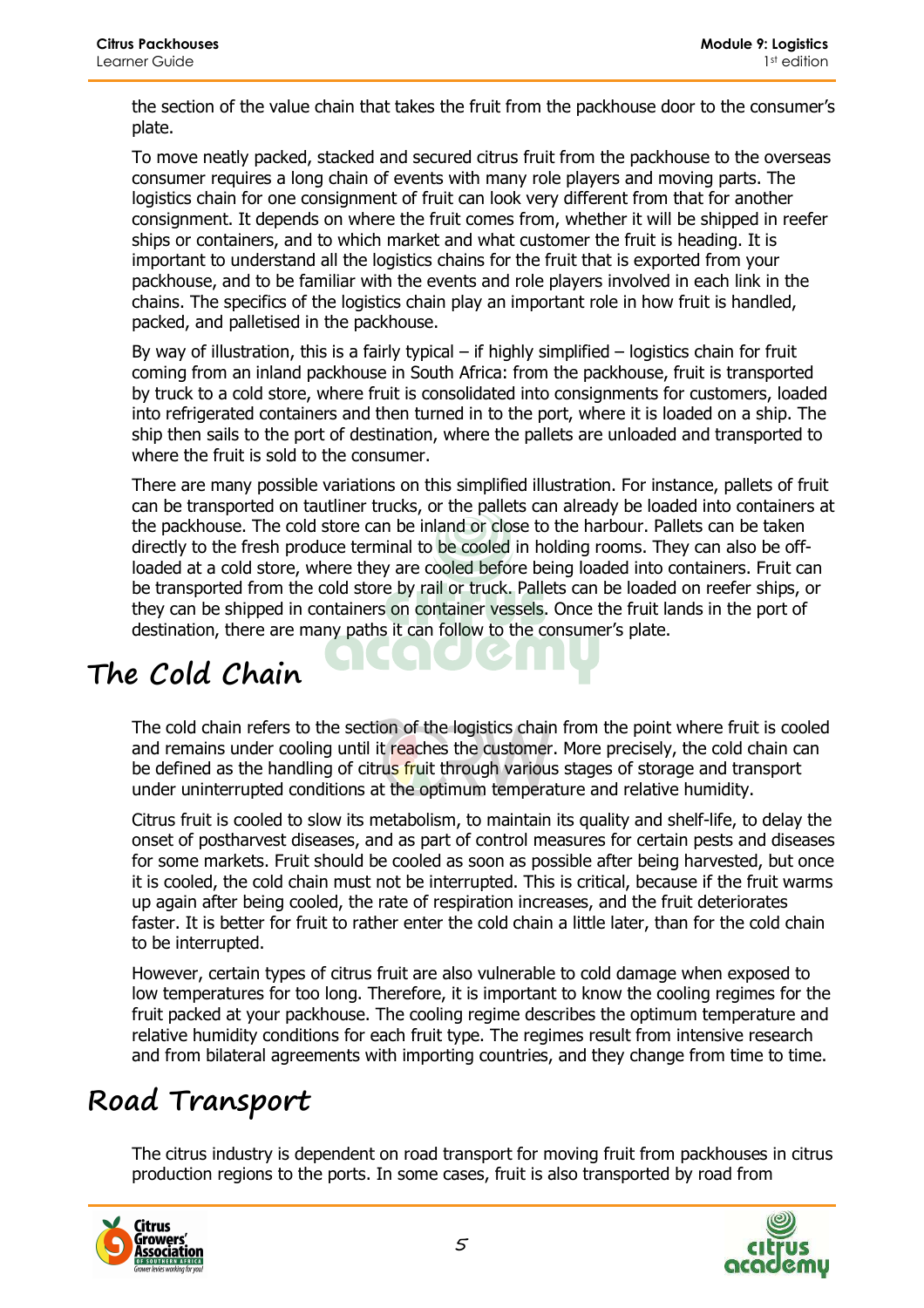orchards to the packhouse after harvest. Road transport is a critical link in the logistics chain, and when there are disruptions during the citrus season, it causes major difficulty and even financial loss for the industry.

Disruptions are mostly due to factors outside the industry's control, such as infrastructure break-down, unrest or strikes in the transport sector, and there is not much individual growers or packhouses can do about such circumstances. The CGA, on behalf of citrus growers, engages various stakeholders when such circumstances occur, and assists with resolving the issues and normalising the situation as soon as possible.

Factors under the control of the grower and packhouse that can make a significant impact on the efficiency of road transport, include selecting a reputable transport provider with the necessary track record and capacity to provide an uninterrupted, quality service, ensuring that everyone involved is aware of the protocols for transporting the fruit safely, and ensuring that trucks are loaded properly at the packhouse.

Pallets of fruit bound for reefer vessel shipping are usually transported under ambient conditions on tautliner trucks. The consignment of pallets is consolidated in the dispatch area ready for loading. Before they are loaded, every second pallet can be wrapped in plastic sheeting. This helps to prevent chafing between cartons.

Trucks often travel long distances to the harbour, over roads that may not be in the best condition, and possibly through difficult weather conditions. The driver may have to brake sharply or take some other action that can cause the pallets to shift and even fall over. To prevent damage to the cartons and fruit, the load must be spread evenly over the truck axles, the pallets must be secured properly, and dunnage bags should be used if it is not a full load. After loading is complete, the truck sides are covered with canvas curtains to protect the pallets. The curtains must be tied down properly.

It is important that the packhouse logistics manager oversees truck loading. The logistics manager is responsible for the state in which the consignment arrives at its destination, and truck loading should never be left to the forklift operator and truck driver alone. Only once the logistics manager is satisfied with the loading, should the truck be allowed to leave the packhouse.

For pallets shipped in containers there are several options. Pallets can be loaded in containers at the packhouse, where they can either be pre-cooled before being loaded or loaded at ambient temperature and cooled inside the container while being transported. Alternatively, they can be transported to a cold store where they will be pre-cooled before being loaded.

A PPECB inspector is present while each container is loaded, to ensure the cold chain is maintained and the container integrity is compliant with best practice, and seals the container. If it was loaded at the packhouse or cold store, the container is transported by truck to the export terminal. While the container is being transported, it is plugged in and the fruit is cooled. As soon as the container is off-loaded at the port, it is plugged in again to maintain the cold chain.

### **Cold Stores**

Traditionally, in the time before the growth in containerised shipping, all cold stores were in close proximity to the port. But now that containers are used for the bulk of citrus exports, it is more practical and sensible to locate cold stores closer to production areas or in areas outside the congestion around ports. Cold stores are privately-owned facilities which provide a service to the industry, by way of pre-cooling, cold storage, and container loading.



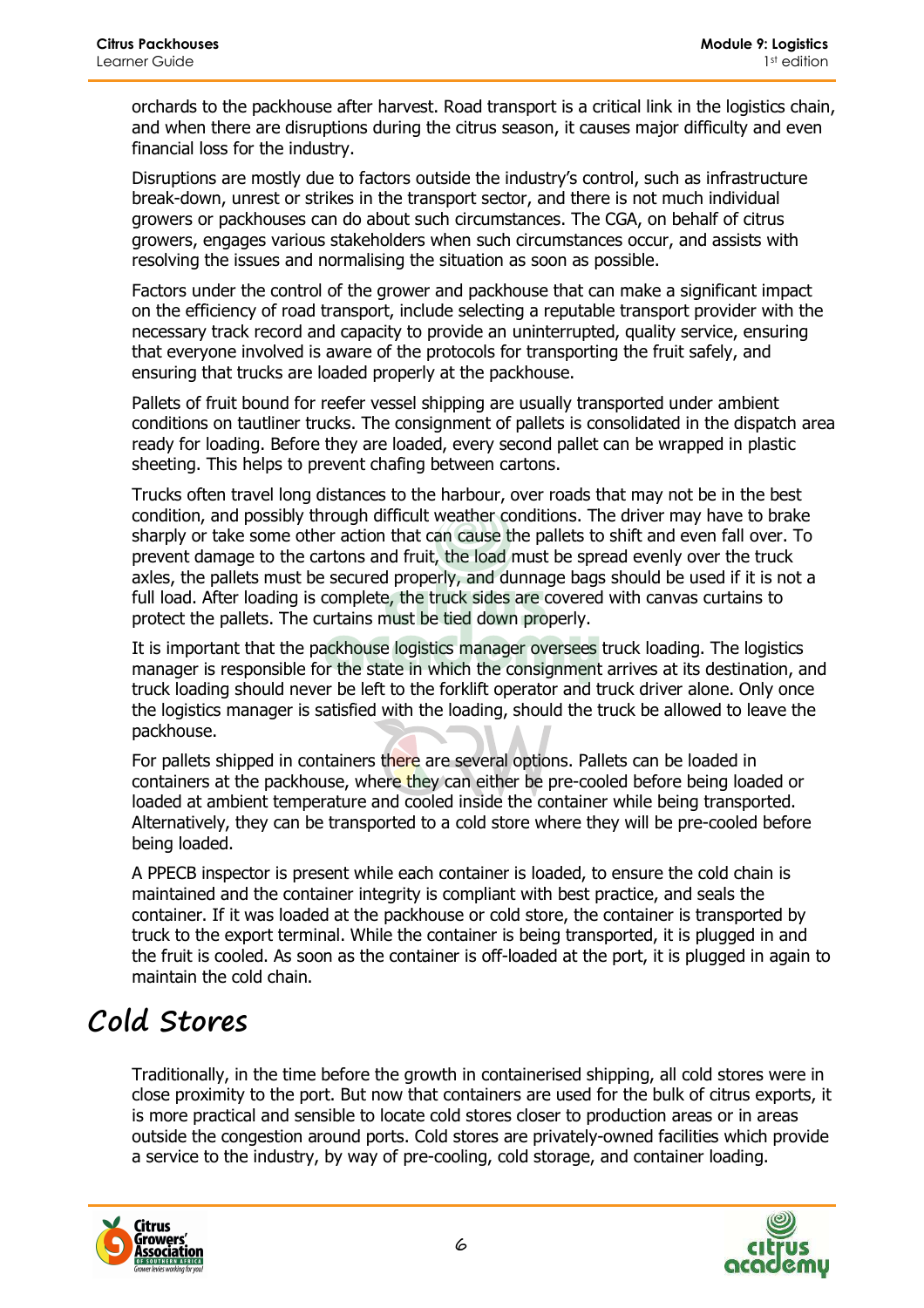Typically, consignments of fruit are transported to cold stores in tautliner trucks. The fruit is pre-cooled, then stored under cooling at the cold store, until being dispatched to overseas markets. After being loaded, the containers are transported to the port, also by road. Many cold stores have plans in place to develop rail transport for taking containers to the port, which will do much to alleviate pressure on the road system.

#### **Port Services**

All seven ports in South Africa are key national assets, owned by Transnet. The Transnet National Port Authority (TNPA) provides the main port infrastructure, including vessel tracking, harbour pilot, tug boat, pollution control, fire and rescue, and berthing services. Transnet Port Terminals (TPT) operates the container and multi-purpose vessel terminals in each port.

Container ships can berth at the container terminal or at the multi-purpose terminal, while specialised reefer vessels berth at general cargo quays which are leased by private companies from TNPA. In Durban, FPT and MFT lease quays where they have fruit port terminals and where specialised reefer vessels are loaded. Both companies have quayside cold stores to receive and consolidate cargo, and load containers, and from where they also load specialised reefer vessels. FPT also leases terminals in Cape Town and Gqeberha, where they can load specialised reefer vessels.

Loaded containers are turned in to the port terminal where container ships berth. This is called the export stacks. The stack for a vessel opens three days before the vessel arrives, to allow cargo to accumulate before its arrival. The containers are plugged in while they are in the stacks to maintain the cold chain, and monitored four times a day to ensure they are functioning.

The export terminal is a customs-controlled area. Containers may not be removed from the port without a SARS customs release. The terminal operator charges a terminal handling charge, or THC, for moving the containers off the trucks, into the stacks, and onto the vessel.

# **Shipping**

These are the major shipping routes from South Africa. There are slight variations and refinements on this simplified illustration. For instance, ships leaving Durban and sailing up the east coast of Africa will often stop at other ports along the coast as well, enabling exports to the rest of Africa. But the illustration shows clearly how South African citrus fruit is distributed around the world.

There are several shipping lines that serve South Africa. The choice of shipping line is often limited by practicalities, such as availability, the routes serviced by the line, and the types of vessels favoured by the shipping line. Costs also play a major role in this decision, although it is a highly competitive market, particular in terms of container shipping.

### **Logistics Documentation**

Exporting fresh citrus requires thorough planning and attention to detail for every consignment. This is especially true for export documentation. If documents are missing, incomplete or incorrect, the consignment will definitely be delayed, compromising fruit quality, and may even be rejected. This can easily be avoided by knowing what is required and paying attention to the detail.